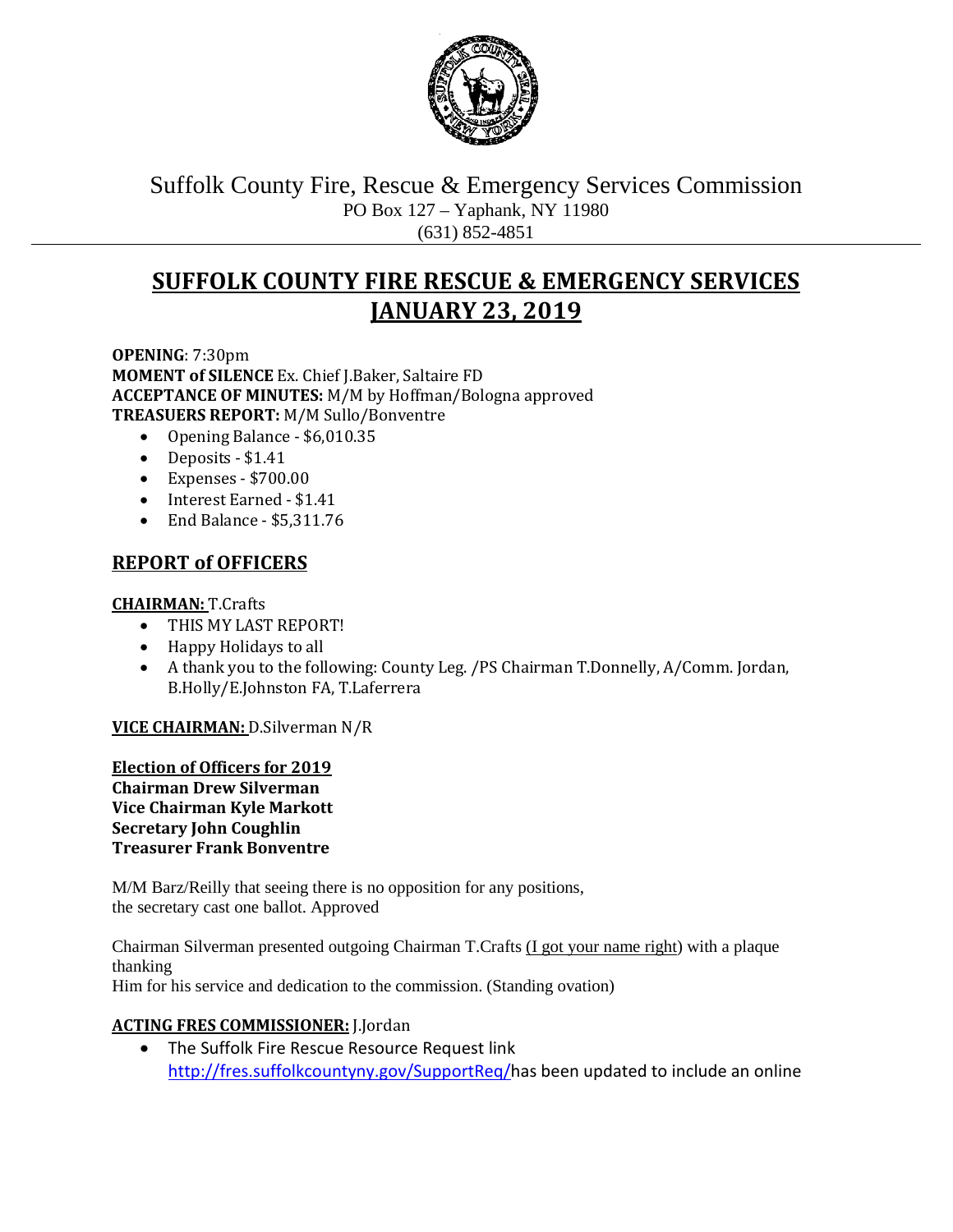direct fillable form. Supported with all web browsers and mobile devices. Quick, simple and easy.

- Updating FRES electronic directory. Email [jennie.nedell@suffolkcountyny.gov](mailto:jennie.nedell@suffolkcountyny.gov) with updates and access requests. Updated and verified email and fax will be required for bulk email distribution. Will be sharing with the SCFA in a cost avoidance scenario. They won't have to pay to make one.
- Rolling the Suffolk County Fire & EMS Records Management System.
- Looking for 3-4 agencies that are interested in piloting the system. Contact [Joel.Vetter@suffolkcountyny.gov](mailto:Joel.Vetter@suffolkcountyny.gov)
- Building out the next phase of the ALS secured telemedicine system of the County (General Device) System.
- We are looking for several departments to pilot the mobile application. Contact [Joel.Vetter@suffolkcountyny.gov](mailto:Joel.Vetter@suffolkcountyny.gov)
- <https://www.fireherolearningnetwork.com/>The National Fallen Firefighters Foundation has launched a new online learning network, FireHeroLearningNetwork.Com. This new learning network will bring critical training in safety, operations, and community relations to more than 1 million firefighters and fire officers in the United States. In addition to working on standard computers, FireHeroLearningNetwork.Com is mobile-ready for tablets and smartphones.
- <https://learning.respondersafety.com/Default.aspx> learning network dedicated to safety best practices in traffic incident response and management.
- UHF paging work continues on additional sites on the west end (1<sup>st</sup> pct., Cohalan courts, ocean beach and St Charles) the first three of those should be on the air by May  $1<sup>st</sup>$ . We are selectively beginning to invite agencies on based on coverage in their area: Huntington and Smithtown at the moment, more to follow. We will not be taking on agencies in areas with weak coverage until we are ready.
- **UHF PAGING - East end**: Rocky point, riverhead, and Yaphank are on the air and testing. Hampton Park and Greenport are in the works. More sites in development. No estimation when this will be on the air. We are working on it, keenly aware we have agencies that are running out of low band resources
- **SCPD trunked system upgrade (700/800 project**) work to begin Q1 on replacement of ambulance radios. Holding off on further programming from today forward. Any radios we have in house will be programmed with the existing FRES Responder Program. Until the two additional channels are turned on and the P25 FRES Responder Program is completed they will not accept radios for programming from the Fire and EMS Service.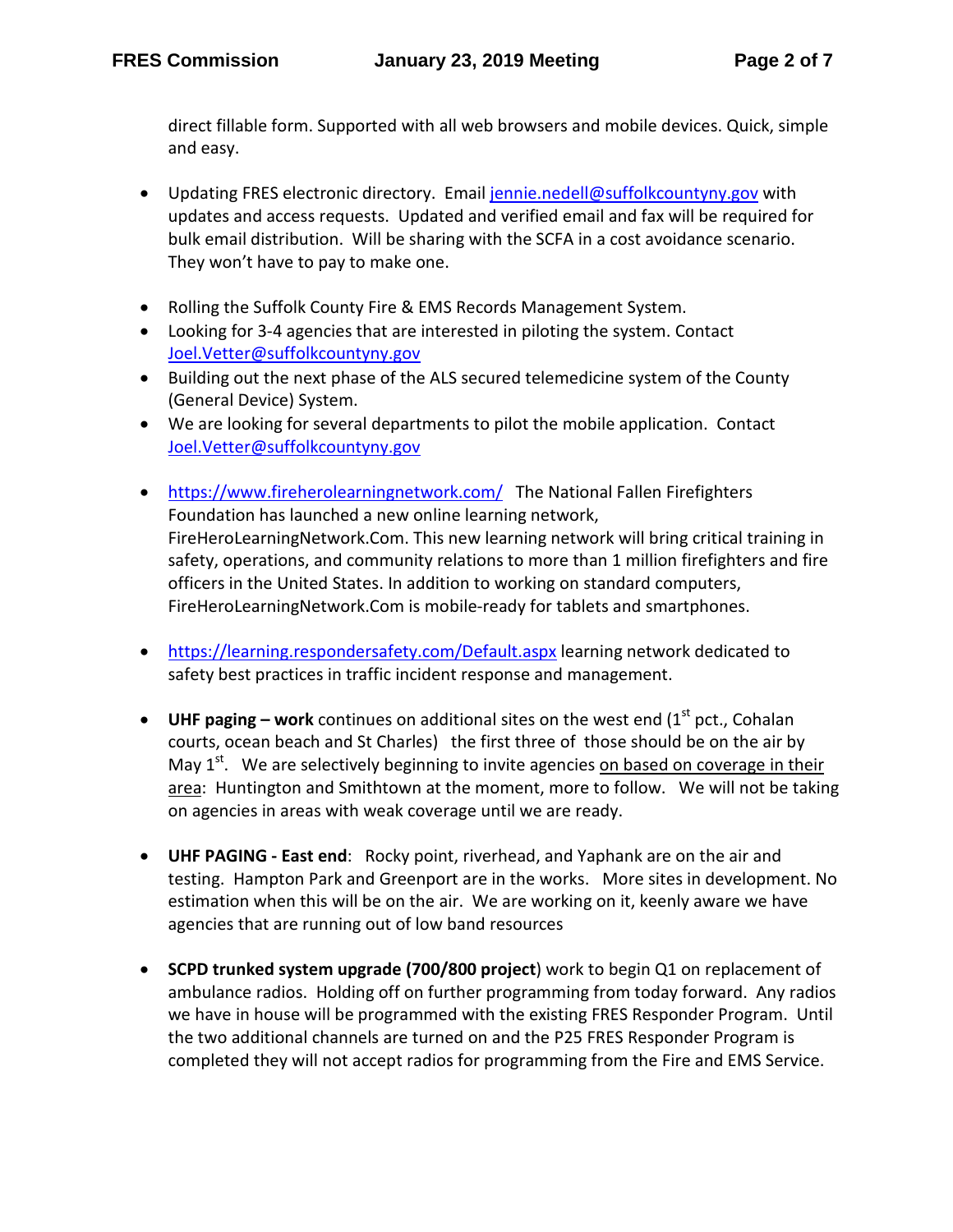- **ASAP TO PSAP** PO issued to consulting company, Intergraph doing their programming to configure in CAD
- West Sayville Fire, Stony Brook Hospital EMS, Mastic Beach EMS, and Manorville are all trying out our mobile responder application
- Going for **UL certification** for our automatic alarm system, a work in progress

### **Training & Exercise:**

- 1/8/19 Hosted the PER-340 Active Threat Integrated Response
	- o -Multiagency K9 training event held with Suffolk, Nassau, FDNY, Suffolk Arson Squad and ATF at Bethpage Ballpark.
	- o -USAR equipment was exercised during logistics evolution
	- o -Basic Criminal Investigation class completed by 3 marshal's at suggestion of DA's office for FELB investigations.
		- USAR equipment utilized in a 3 day drill in November
		- Defensive tactics refresher completed for 5 marshals
	- o -Upcoming radiological training for Centerport FD in early January
	- o -Hosting an EFD/EMD class this month

### **Planning**:

- 11/26/18 Attended the 2018 UAWG THIRA Workshop
- 11/28/18 Wildfire Taskforce meeting
- 11/29/18 OEM met with OPWDD
- 11/30/18 Superstorm Sandy Taskforce Review Committee meeting
- 12/3/18 Planning meeting with Port Village EM / EOC development
- 12/6/18 Participate in the OHEP Coalition Surge Test Workshop
- 12/11/18-Decontamination team training held on 12/11
- 12/12/18 Participated in the PBMC Hospital HVA
- 12/14/18 Participated in the LIVOAD working group meeting
- 12/18/18 Met with NWS & NYSDOT to discuss DSS
- 12/19/18 Participated in the Stony Brook Univ. Hospital HVA
- 12/20/18 NYWIMA Board of Directors meeting
- 12/28/18- USAR meeting in Bohemia on 12/28
- 1/2/19 2018 UAWG THIRA submitted to FEMA
- 1/3/19 Participated in a meeting with DHSES to discuss proposed FRES Drone program
- 1/7/19 Participated in the UAWG Logistics Subcommittee meeting
- 1/8/19 Attended the ESF 8 Working Group Committee meeting
- 1/16/19 Hosted Quarterly Town Emergency Manager's Meeting
- 1/17/19 Attended the Fire Island Law Enforcement Safety Council meeting
	- FMASCO meeting attended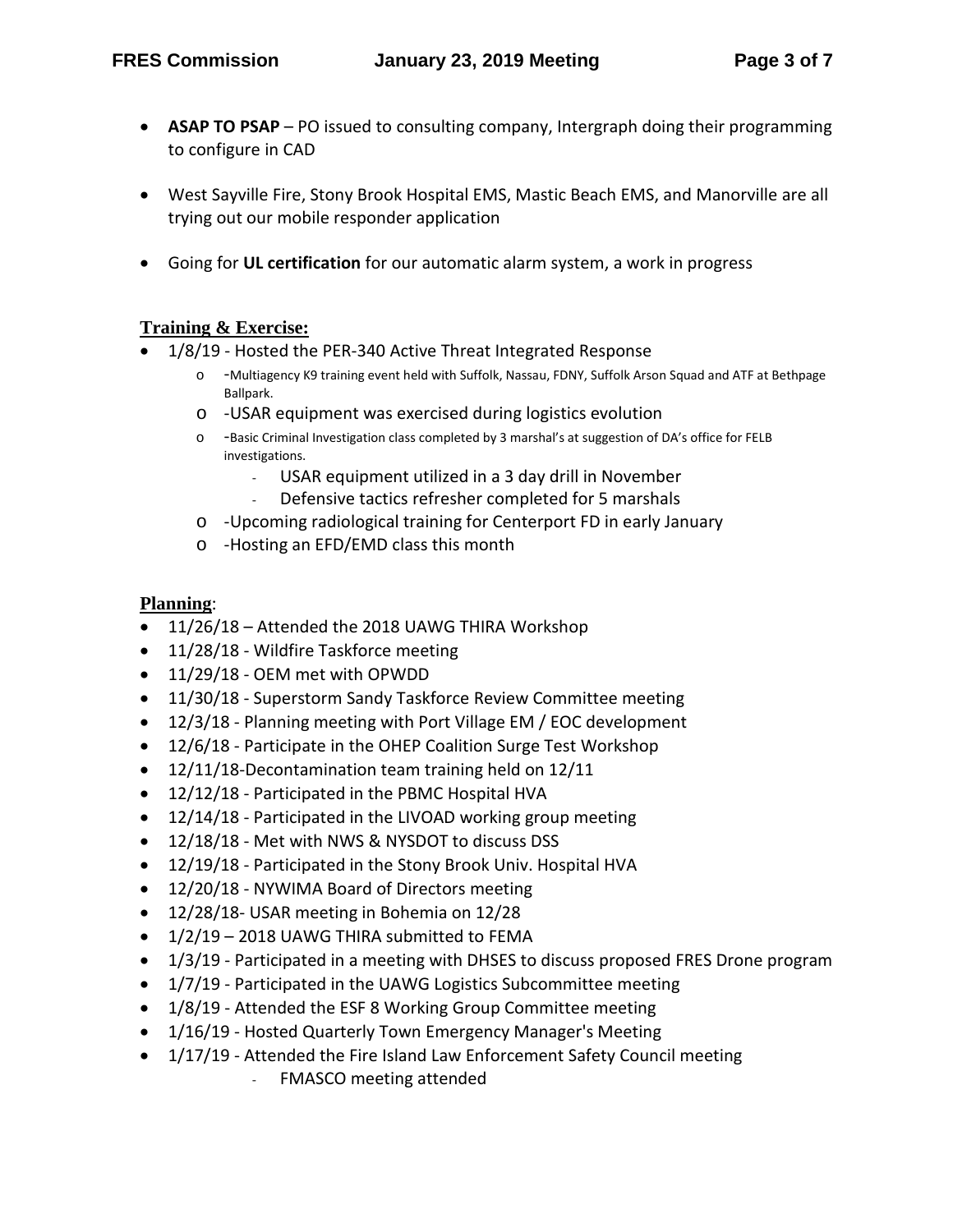# **Response & Incident Support:**

- 12/14/18 Supported a Hazmat Incident involving a major drug lab in Mastic (provided ICS for staging area and deployed Decon strike team)
- 1/2/19 Deployed MCU1 to support the funeral detail for Flanders-Northampton Ambulance
- K9 deployed 4 times in last month
- 2 fire investigations on County Property and one on school district property in Sayville
- 6 plans reviews for new or preexisting construction were performed
- 8 days of WMD/ Hazardous material equipment maintenance and inventory performed
- 32 facility inspections
- FELB performed \$7,450 in cash receipts, 3 business renewed Certificates of Registration, 7 Licenses were renewed, 7 individuals were tested and 1 proficiency was performed. FELB meeting was held.
- WMD response bottle trailer construction initiated. Approximately 20 bottles available if needed. Looking to set up for about 60 more. More work required
- Supported Flanders funeral
- Multiple alarm activations and suppression system issues
- 3 acceptance tests for alarm systems

### **Grants & Contracts:**

- Steve Kamvakis / Mike Fink retired from County service, leaving 1 f/t and 1 p/t positions at OEM. Canvassed and interviewed for f/t Programs Examiner, Starts 2/11/19.
- Will be canvassing for a Deputy Director for OEM this month.
- Working on plan to develop a Drone Program at FRES (3 staff trained/licensed as pilots).

### **FIRE ACADEMEY:** R.Barz

- TY to the A/Commsioner for working w the academy
- IT Server/Dept. New company in the next few days everything should be back up & running

### **SCPD:** N/R

### **EMS:**

- TY to Chrm Craft
- 2/28/19 will be the last CC refresher class in Yaphank
- CC to Paramedic Bridge class apps close 1/31/19
- Classes will start in 2/19. It will be a yearlong Class.
- Wnt to state council- check website for new protocols
- EMS is lobbying to be recognized as an essential services similar to PD & FD
- State just lower the age you can become an EMT to 17yrs old. You can take the course at 16 but cannot become an EMT until your 17<sup>th</sup> B-Day.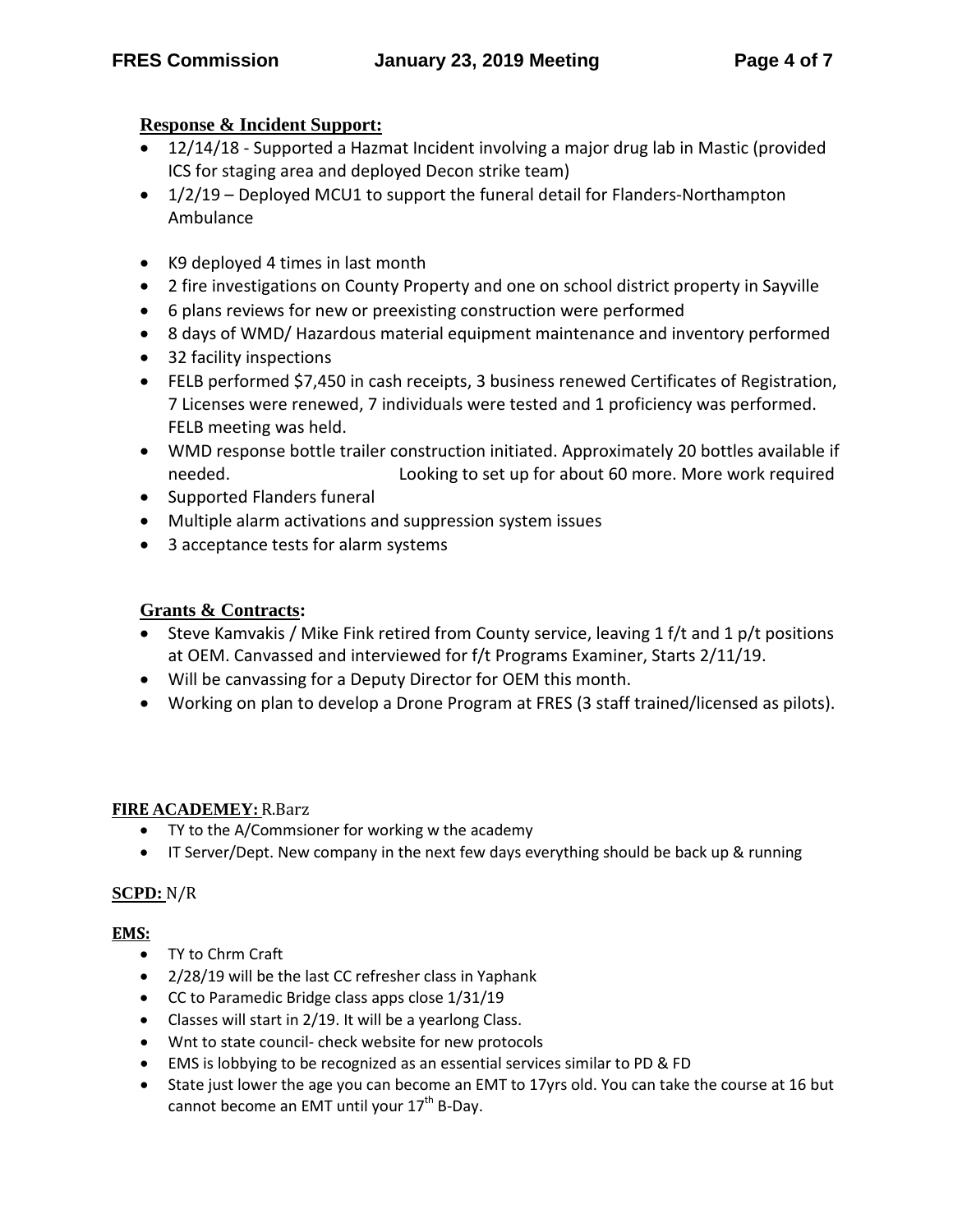- EMS week  $3^{rd}$  week in May 2019. The State director has decided that the 1st Sunday of EMS week, wants to have a state wide outreach to let people know what EMS is all about
- New person in B.Dalagi's position

## **COMMITTEE REPORTS**

#### **COMBINED RADIO:** N.Reilly/Chief Munutti

#### **Reilly**

- Last meeting was on 1/19/19 next meeting will be 3/13/19.
- New letter regarding the TBand is in draft form. King/Zeldin have re-introduced the bill HR/491 "Don't break up the TBand" bill.

### **Chief Muniutti-(A.Laferrera)**

- T-Band Leg introduced into Congress by Zeldin/King/Green (Texas) HR491.Will take effect 2021
- Letter sent to  $1<sup>st</sup>$  25 depts. stating on or about 2/15/19 UHF West will be in operations
- There is a letter going out to some departments (south shore) that are not involved with this roll out, advising them that they will be involved with the spring roll out.
- Working on East end , but the trouble is that most of the sights are not county owned properties
- Trunk upgrade, PD put out a memo indicating that they will stop programing old radios, due to they need to gear up for the new radios. They will resume programing the old radios in a few weeks
- The PD has a contractor in place to swap out the ambulance radios. This time, they will come out to the ambulance groups instead having them come to a central location.
- PSAP work in progress
- Drone program moving forward, concept of operations has been written and they on working on getting all the FCC issues taken care of.

#### **BUILDING GROUNDS & LEGISLATION:** A.Laferrera

- Albany is looking to revamp the Cancer Bill legislation
- Will be pushing for EMS Billing

#### **REMSCO:** B.Prosek

• Stony Brook Stroke ambulance was approve, and they will be scheduling the roll out to the different agencies in the near future

**EMS:** D.Wayrich

- Question by the Chair about surprise inspections at the hospital? They are being conducted by the Ex-Chief from Wyandanch –Whetely Heights, checking ID's, if the ambulance is fully stocked. Ex-chief from Wyandanch is also assigned to the 5 Boros (A.Laferrera)
- There is another individual going around the company's quarters and inspecting your paper work.
- The state has gone paperless, when the inspections are done you will receive an email instead of the yellow copy, all the inspectors have IPad's

#### **BURN CENTER:** N/R **RECRUITMENT & RETENTION:** N/R **CODES:** N/R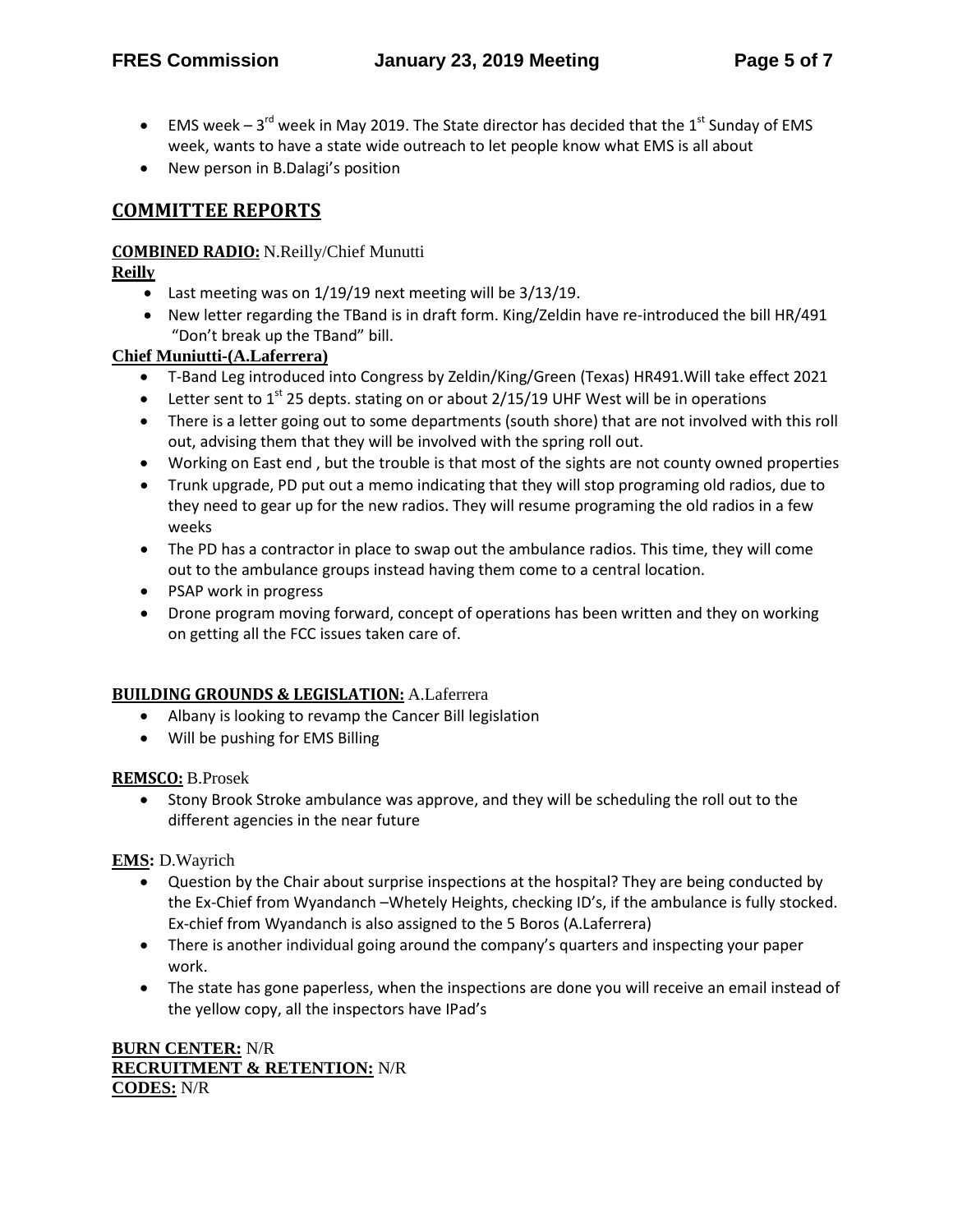# **REPORT OF ORGANIZATIONS**

### **SUFFOLK CHIEFS:** J.Coughlin

• Next meeting is in Flanders March  $8<sup>th</sup>$ . AT&T will be at next meeting.

#### **SUFFOLK VOLLIES:** T.Sullo

• Memorial service will be Sunday May 5<sup>th</sup> Medford 5pm

# **TOWN CHIEFS REPORT**

#### **BABYLON:** A.Laferrera

• TOB has received a donation of \$30,000.00 from the IDA, which is going to the purchase of NARCAN. Each Dept will receive 77 vials to start, with Copiague FD. Being the distributor. It's a work in progress. New President is T.Nichols

#### **HUNTINGTON:** J.Hoffmann

• Next meeting is Cold Spring Harbor.

#### **SMITHTOWN:** T.Craft

• New rep will be T.Duckman, asst'. Chief

#### **SOUTHAMPTON:** E McGrath.

• Presented a \$3,000 check to the Coast Guard to help during the Govt'. Shut down, also Hampton Bays is providing pizza 3x's a week & Southampton is cooking dinner for once a week.

#### **EAST HAMPTON:** G.Turza

• Town of East Hampton filed a class action law suit against a number of chemical/foam manufacturers, they also filed suit against Bridgehampton Fire District & the Village of E. Hampton, for contaminating the ground water.

#### **OLD BUSINESS:** N/R

#### **NEW BUSINESS:** N/R

#### **GOOD & WELFARE:** N/R

#### **PUBLIC COMMENTS:** T.Donnelly

- I'm the new chrm. For the Public Safety committee.
- I will support this organization's efforts moving forward.

#### **Meeting Adjourned 9:03pm**